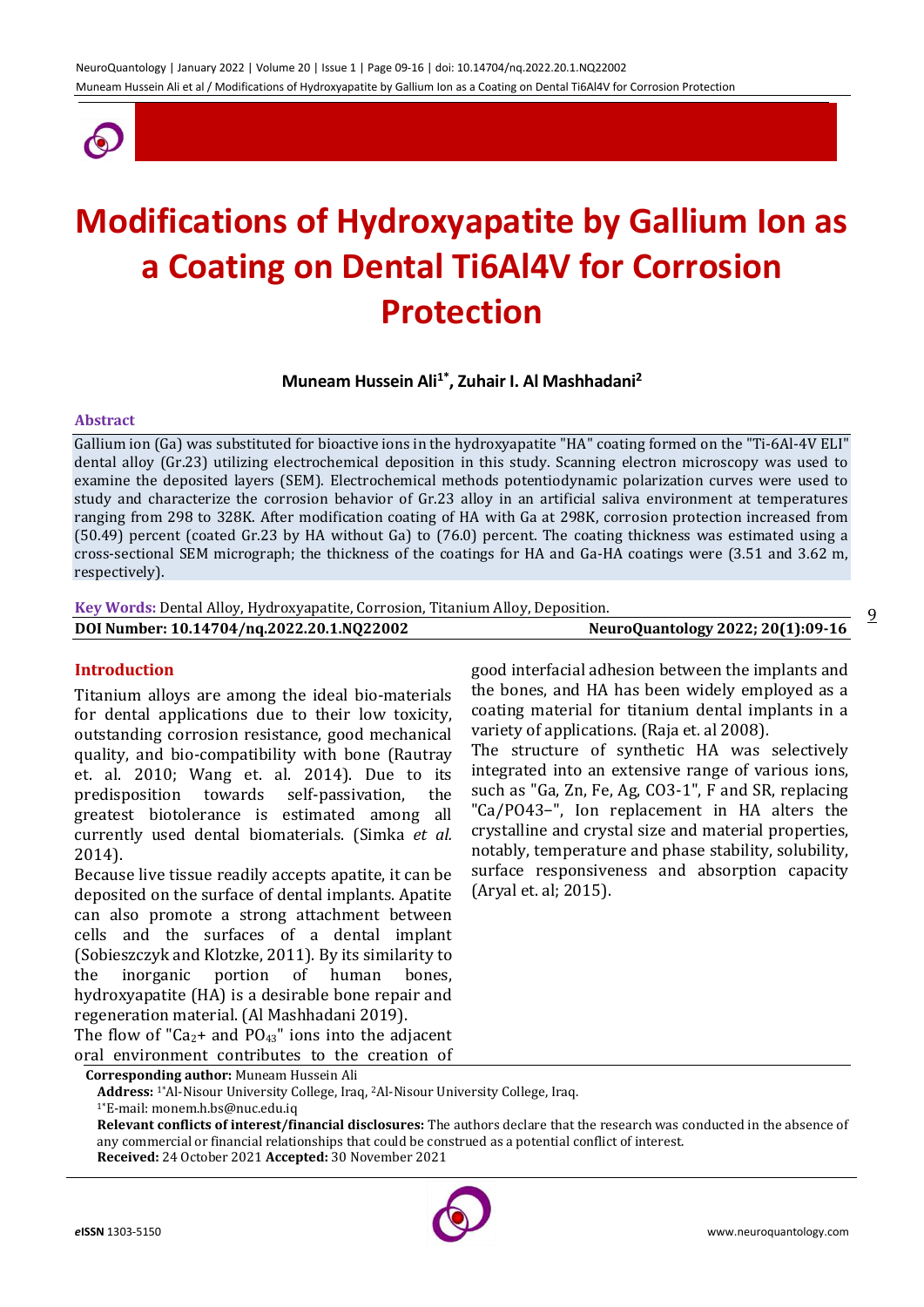Gallium ions are much less hazardous than other ions and are based primarily on substituting iron ions for protein metabolism, leading to cell functional impairment. Gallium ions are particularly beneficial for bone tissue induction by osteoporosis (Chitambar, 2010) and protection from enhanced resorption by blocking osteoclastic activities and altering crystal resolvability. The addition of Ga with HA reduces crystallinity and enhances cell adhesion. Electrochemical deposition approach Ga-HA distributed at a specified pH in an appropriate solvent. These coatings require improved coating effects (Yajing et. al. 2014).

In this research, Ga-HA dental alloy coating on Ti-6Al-4V ELI was examined with electrochemical deposition, and the scanning microscopy for the electrons was characterized (SEM).

## **Experimental Part**

## *1. Titanium Preparation*

"Ti-6Al-4V ELI" dental alloys "Green 23" circular form samples were cut in sizes with a diameter of "1 cm and a thickness of 4-5 mm". These samples were polishes made using emery papers of various grades, "600, 800, 1200, and 2000 grit", and were rinsed with tap water, distilled water, and ethanol. (Al Mashhadani and Saleh 2020a).

## *2. Artificial Saliva Preparation*

A method described in this paper was utilized to modify the electrolyte reference Fusayama artificial saliva(19) which is very similar to real saliva, the composition shown in Table (1), and the pH of that electrolyte was 6.2.

| 2020DI         |                   |            |                      |                      |                     |           |  |
|----------------|-------------------|------------|----------------------|----------------------|---------------------|-----------|--|
|                | $II$ <sub>I</sub> | "Na        | "CaCl <sub>2</sub> . | " $NaH2PO4$          | "Na <sub>2</sub> S. | "ur       |  |
|                | Cl <sub>1</sub>   | ייר        | $H_2O''$             | .2H <sub>2</sub> O'' | 9H <sub>2</sub> 0"  | ea"       |  |
| "g<br>$\cdots$ | "0.<br>$-$        | "0.<br>$-$ | "0.906<br>$-1$       | 0.69"                | "0.005<br>$-1$      | $II - 1I$ |  |

"

**Table 1.** The composition of artificial saliva (AlMashhadani and Saleh 2020b) ".

# *3. Electrochemical Deposition of Ga-HA*

 $^{\prime}$ 

HA replaced with 10% Ga covered have been manufactured immediately on a Gr.23 alloy surface by electrochemical deposition. The (Ca+Ga)/P experimental ratio was kept to 1.7 (molar ratio). The suspension was generated with the addition of di-ammonion hydrogen phosphate  $((NH4)_2HPO_4)$ in distilled water, and its "pH value" was adjusted to 4.4 by the diluting HNO3 by diluting calcium nitrate (Ca(NO3)2), gallium nitrate trihydrate  $(Ga(NO<sub>3</sub>)3.3 H<sub>2</sub>O)$ . At room temperature and at direct current "DC" "7.5 V", electrochemical Ga-HA deposition on G.23 was done and the time was kept for 30 min. The samples were rinsed in distilled water and dry with a hair-dryer after the exposure, and then dried in "1 mol/L of NaOH solution" at a temperature of 80oC for 2 h.

## *4. Characterization and Test*

SEM was used to measure and characterize the surface morphology of the Ga-HA coating. WENKING M Lab. (Germany) was used to measure the static polarization of Galvano. For dental Titanium alloys before and after covering with HA and Ga-HA, polarization curves have been produced. Catholic and anode areas involved the polarization curves obtained. Extensive examination of each polarisation zone could be used to "determine the corrosion current (icorr) and corrosion potential using an extrapolated method" (Ecorr).

## **Result and Discussion**

## *1. Potentiostate Polarization Measurement*

In artificial salivary solution (298-328) K for HA without Ga ion, illustrated in the figure, the impact of the coating layer on the polarization curve of "Gr.23" was studied (1). Extrapolation Tafel lines determined the density of the corrosion current (icorr). Table shows the influence of replaced Ga on the HA layer on the corrosion parameter (2). Figure (1) shows that Ecorr Gr.23 Coated with HA and Ga-HA, compared to Ecorr values with the uncoated Gr.23, has shifted to a more active direction. Ecorr has been changed to a more active and uncoated direction with a temperature increase from (298 to 328) K for the HA and Ga-HA coated and Gr.23.



10

/l"

4"

4"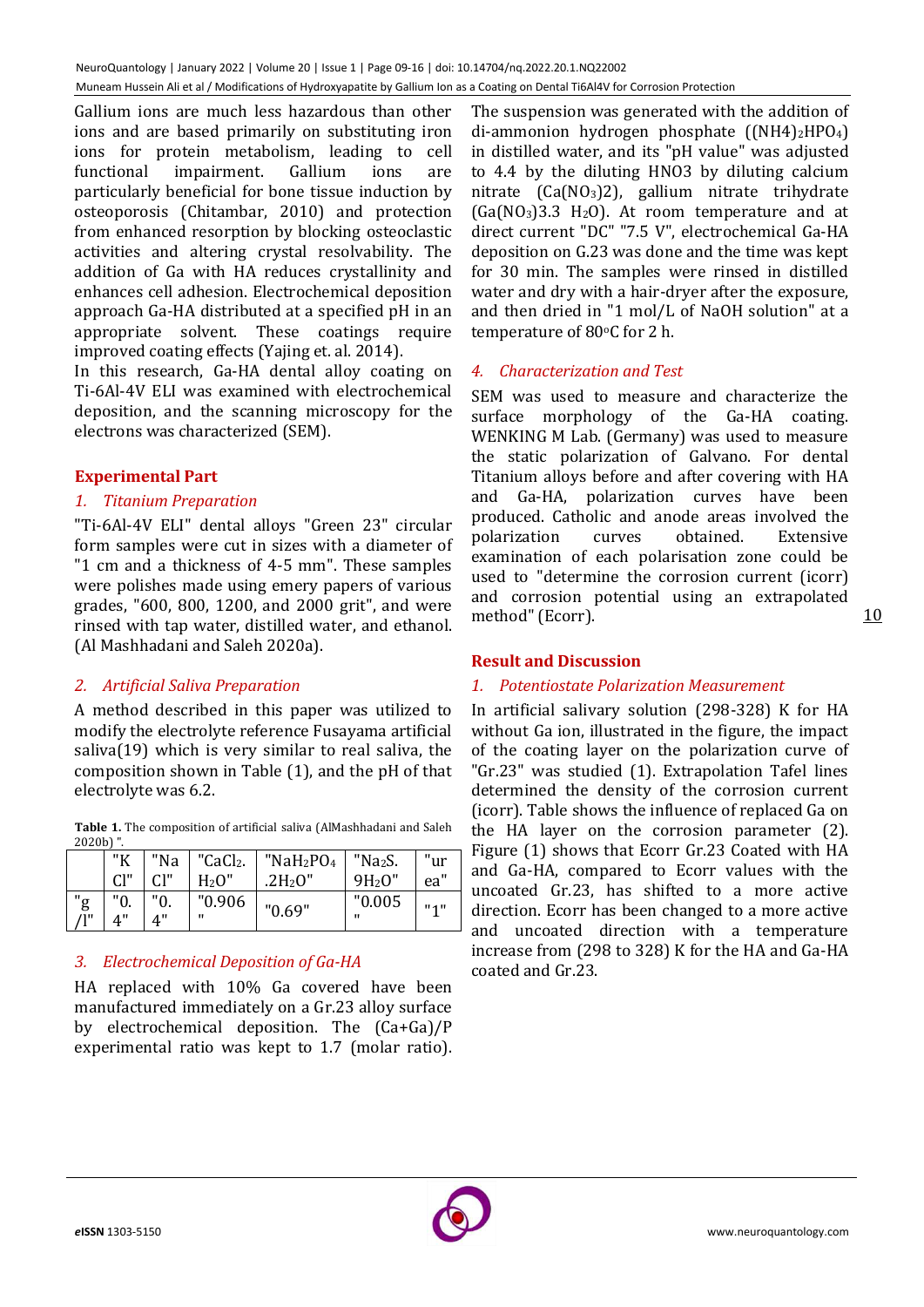

**Figure 1.** Polarization curves for Gr.23 a) Uncoated, b) coated by HA only and c) coated by Ga-HA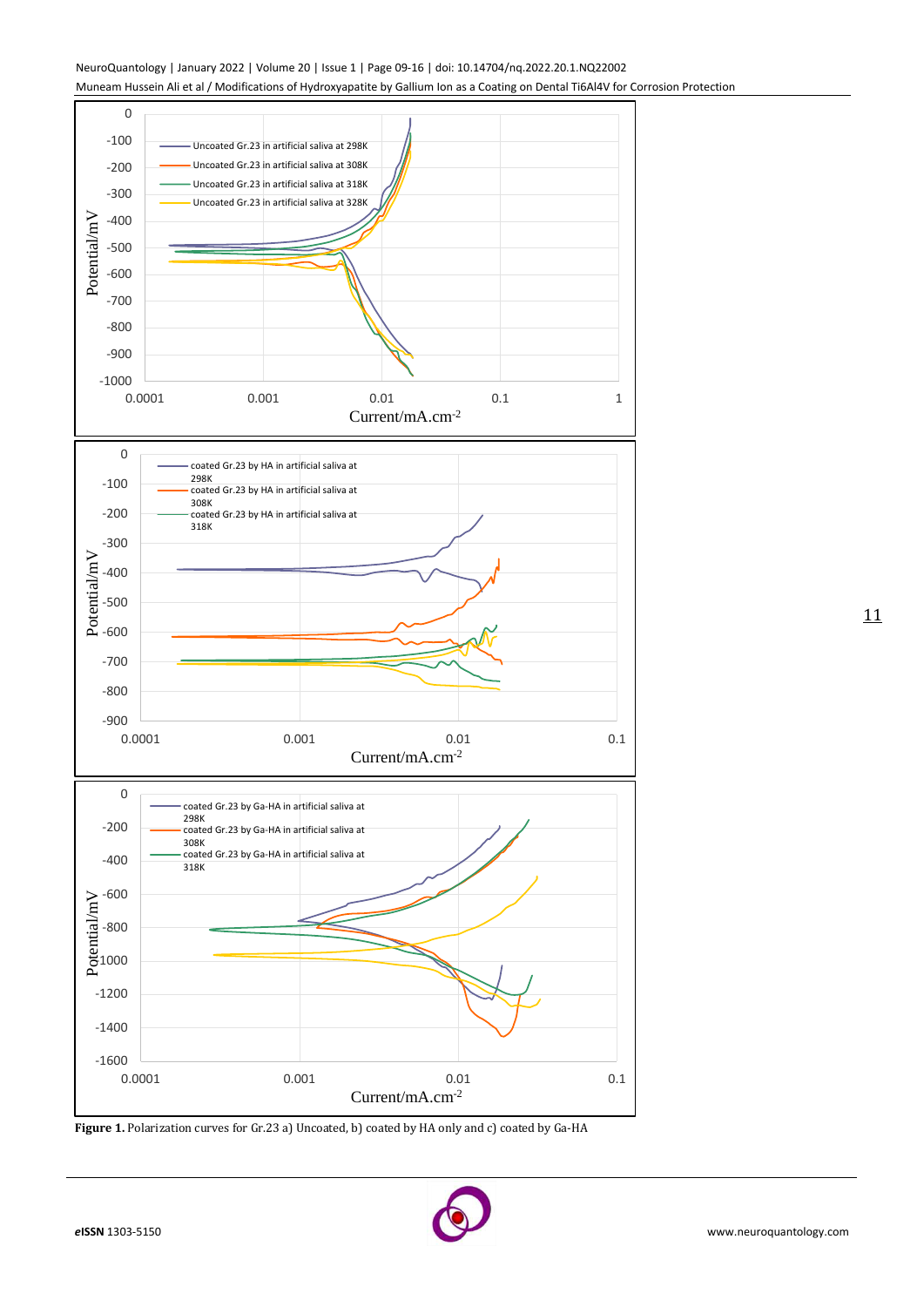NeuroQuantology | January 2022 | Volume 20 | Issue 1 | Page 09-16 | doi: 10.14704/nq.2022.20.1.NQ22002 Muneam Hussein Ali et al / Modifications of Hydroxyapatite by Gallium Ion as a Coating on Dental Ti6Al4V for Corrosion Protection

| Table 2. Corrosion parameter of coated Gr.23 in artificial saliva at different Temperatures |    |     |                |                          |             |                   |                     |            |
|---------------------------------------------------------------------------------------------|----|-----|----------------|--------------------------|-------------|-------------------|---------------------|------------|
| Temp./K                                                                                     |    |     | $E_{corr}/$ mV | $i_{corr}/\mu A.cm^{-2}$ | bc/mV.dec-1 | $ba/mV.$ dec $-1$ | $R_p / \Omega.cm^2$ | <b>PE%</b> |
| Uncoated                                                                                    |    | 298 | $-490.5$       | 3.230                    | 102.4       | 285.5             | 10800.64            |            |
|                                                                                             |    | 308 | $-551.2$       | 3.690                    | 106.1       | 391.9             | 10388.23            |            |
|                                                                                             |    | 318 | $-515.9$       | 4.002                    | 158.0       | 400.2             | 12943.94            | ۰          |
|                                                                                             |    | 328 | $-550.6$       | 4.020                    | 135.3       | 495.8             | 12082.27            |            |
| Coated with<br>HA                                                                           |    | 298 | $-390.4$       | 1.700                    | 109.0       | 87.4              | 14041.42            | 50.49      |
|                                                                                             |    | 308 | $-635.3$       | 1.770                    | 36.5        | 78.8              | 6899.16             | 55.01      |
|                                                                                             |    | 318 | $-675.1$       | 1.950                    | 37.4        | 48.9              | 5258.21             | 53.94      |
|                                                                                             |    | 328 | $-712.1$       | 2.090                    | 28.3        | 48.2              | 4096.53             | 50.52      |
| with                                                                                        |    | 298 | $-721.4$       | 0.927                    | 164.7       | 180.2             | 51395.71            | 76.00      |
| Coated                                                                                      | ÊН | 308 | $-768.4$       | 0.960                    | 146.5       | 159.6             | 43641.49            | 78.22      |
|                                                                                             | ចំ | 318 | $-812.9$       | 0.995                    | 231.7       | 260.2             | 66941.49            | 79.07      |
|                                                                                             |    | 328 | $-958.1$       | 1.102                    | 170.2       | 161.2             | 39853.97            | 76.38      |

"The data in table  $(2)$  show that  $i_{corr}$  values for Gr.23 coated by HA are lower (1.7 to 2.09)  $\mu$ A.cm<sup>-2</sup> than  $i_{corr}$  values for uncoated Gr.23 (3.23 to 4.02) µA.cm-2. Protection efficiency (PE %) was calculated using the following equation

(Shivakumar and Mohana 2013)):  $\%PE = \frac{(i_{corr})\mathbf{b} - (i_{corr})\mathbf{p}}{(i_{corr})\mathbf{b}}$  $\frac{(i_{corr})b}{(i_{corr})b}$  x 100 (1)

Where  $(i_{corr})$ b and  $(i_{corr})$ p are the corrosion current density (μA.cm-2) for uncoated Gr.23 and for protected Gr.32 respectively.

This coating resulted in a corrosion-protection cap with a maximum of (PE percent) of 50,49% at 298K, which, as the temperature increases, increases to 53,94% at 318K and subsequently decreases to 50,52% at 328K. Whilst Ga-coating HA's Gr.23 led to a temperature protective layer where the PE percent did not have an impact by temperature (76.0-79.07) percent at 298-328K.

Polarization near corrosion potential. The polarization resistance is determined by Ecorr based on the following equation, namely Stern-Geary (Schorr 1972).

$$
R_p = \frac{\Delta E}{\Delta i} = \frac{b_a b_c}{2.303(b_a + b_a)} \cdot \frac{1}{i_{corr}} \tag{2}
$$

Where Rp is the system's polarization resistance, E is the difference between the potential E and the corrosion potential Ecorr, I is the difference between the measured current density I and the corrosion current density icorr, and ba and bc are the respective anodic and cathodic Tafel coefficients. The polarization resistance (Rp) values for Gr.23 coated with HA are lower than those for uncoated Gr.23, however coating with Ga-HA causes an increase in Rp values at temperatures between (298 and 328)K, as indicated in table (2).

## *2. Kinetic Parameters for the Corrosion Process*

The corrosion kinetic parameter obtained are listed in "Table 3". "Gr.23" coated by HA without modification by Ga were caused slightly an increase in  $E_a$  values from (6.0205 to 6.290) kJ.mol<sup>-1</sup>. While the Gr.23 coated by modification HA by Ga (Ga-HA) was caused decrease in activation energy with decrease in the number of corrosion active site from  $(2.4 \text{ x}10^{25} \text{ to } 0.52 \text{ x}10^{25})$ . Figure  $(2)$  show logi<sub>corr</sub> plotted against reciprocals temperature for the corrosion of uncoated and coated Gr.23 by HA and Ga-HA.

**Table 3.** Kinetic and thermodynamic parameters for Gr.23 in artificial saliva at different temperature in the range (298-328) K

|                 | / $k$ I.mol <sup>-1"</sup><br>$" \Delta G^*$ |          |          |                         |                                         | "- $\Delta S^*$   |                     | "A $\times$ 10 <sup>25</sup> |
|-----------------|----------------------------------------------|----------|----------|-------------------------|-----------------------------------------|-------------------|---------------------|------------------------------|
|                 | 298                                          | 308      | 318      | 328                     | $"\Delta H^* / k$ J.mol <sup>-1</sup> " | $Lmol^{-1}K^{-1}$ | $"Ea/kJ$ .mol $-1"$ | Molecules.cm-2.S-1"          |
| "Uncoated"      | "68.951"                                     | "71.180" | "73.409" | 75.638                  | 3.649                                   | 222.88            | 6.205               | 2.4                          |
| coated by HA    | 70.771                                       | 73.059   | 75.347   | $77.635$ $\blacksquare$ | 3.734                                   | 228.8             | 6.290               | 0.118                        |
| coated by Ga-HA | 71.36                                        | 73.716   | 76.072   | 78.428                  | 2.333                                   | 235.59            | 4.890               | 0.520                        |

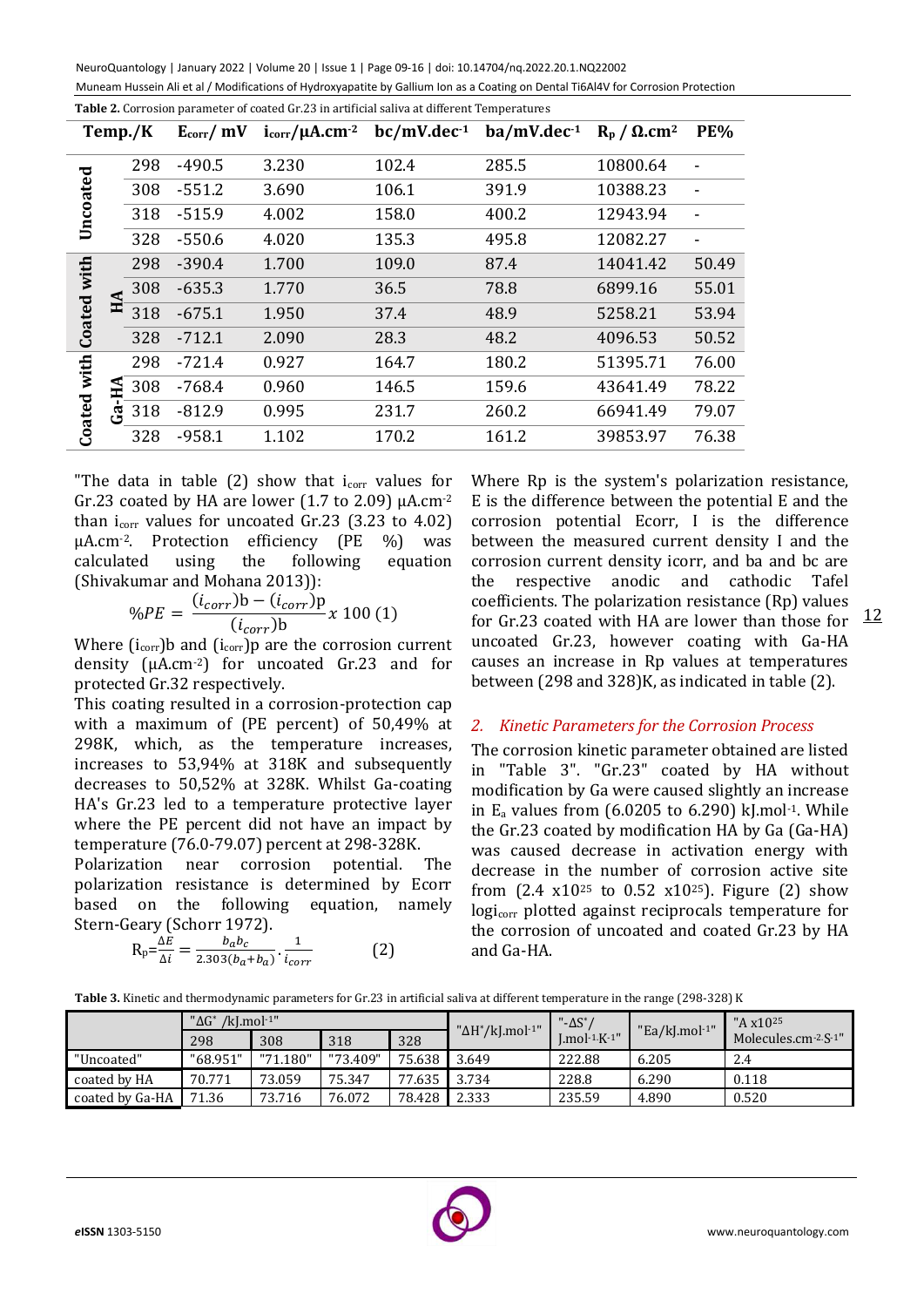NeuroQuantology | January 2022 | Volume 20 | Issue 1 | Page 09-16 | doi: 10.14704/nq.2022.20.1.NQ22002 Muneam Hussein Ali et al / Modifications of Hydroxyapatite by Gallium Ion as a Coating on Dental Ti6Al4V for Corrosion Protection



**Figure 2.** Arrhenius Plot of logicorr Versus 1/T for the corrosion for Gr.23 in artificial saliva solution

The activation enthalpy  $-$  kin\* and the activation entropy − kin\* — values were based on figure (3) and transition status eq.(3) and were calculated. Table  $S^*$  values (3), reflecting the changes in the orientation corrosion order and transition state of Gr.23; the data shows somewhat effectuated \* = Gr.23 HA coated, \*\* disorder increases by Ga-HA from (-222.88 to -235.59 (J.mol-1.K-1) after coated Gr.23.

$$
log\frac{i_{corr}}{T} = log\frac{R}{Nh} + \frac{\Delta S^*}{2.303B} - \frac{\Delta H^*}{2.303BT}
$$
 (3)

Where icorr "is the corrosion current density of titanium in artificial saliva calculated using the Tafel plot, h is the Plank's constant, N is the Avogadro number, S\* is activation entropy, and  $H^*$  is activation enthalpy". The values of  $H^*$  and S\* were computed from the plot of log "icorr/T" against reciprocals temperature, which yielded straight lines with a slope of "-H\*/2.303 R" and an intercept of  $((log(R/Nh)+(S^*/2.303R))$ . The activation enthalpy H\* is a component of activation energy; note that the values of H\* are related to the values of (Ea). Gr.23, both uncoated and coated with HA and Ga-HA, possesses an endothermic corrosion process; however, covering Gr.23 with Ga-HA reduced the activation enthalpy value. The

values of G\* became positive and changed only slightly as the temperature increased, showing "that the activated complex was not stable and that the chance of its creation dropped slightly as the temperature increased".

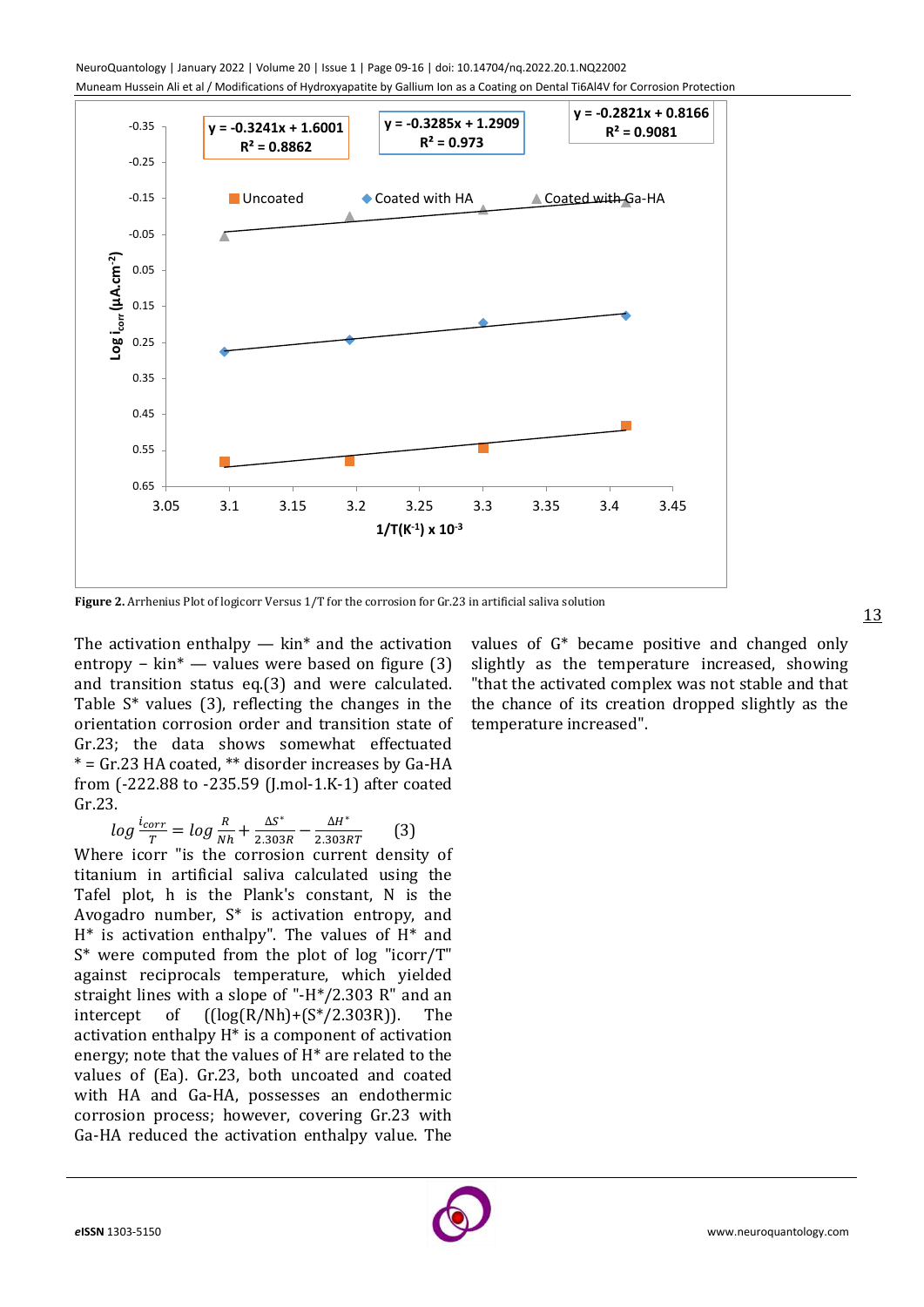

Figure 3. A plot of logicorr/T Vs 1/T for the corrosion of Gr.23 in artificial saliva

## *3. Chemical Structure and Morphology of Coating*

"SEM Images" were taken for "coated Gr.23" by HA and "Ga-HA". Figure (4) depicts the surface morphologies scanned with SEM for Gr.23 coated with HA and Ga-HA. SEM micrographs of Gr.23 coated with HA alone are shown in "Figure 4a". It's obvious that the coating was mostly continuous, homogeneous, and like crystal needle.

"Figure 4b" explains an on going, homogeneous, and free-crack "Ga-HA coating" with globular hydroxyapatite coated on the surface and flake-shaped hydroxyapatite deposited on the Gr.23 with spot-like Ga nanoparticles sparsely scattered in the coating.

For Gr.23 coated with HA and Ga-HA, the average particle size of the coating was (54.16 and 49)nm, respectively. The particles of HA that had not been modified by Ga ions were larger than the particles of HA that had been modified by Ga ions on Gr.23, indicating that the growth conditions and nucleation on the surface were various in the presence of Ga ions. The coating thickness was (3.51 and 3.62 m) for the HA and Ga-HA coatings, respectively, as seen "in the cross-sectional SEM micrograph of the coating in figure (5)".

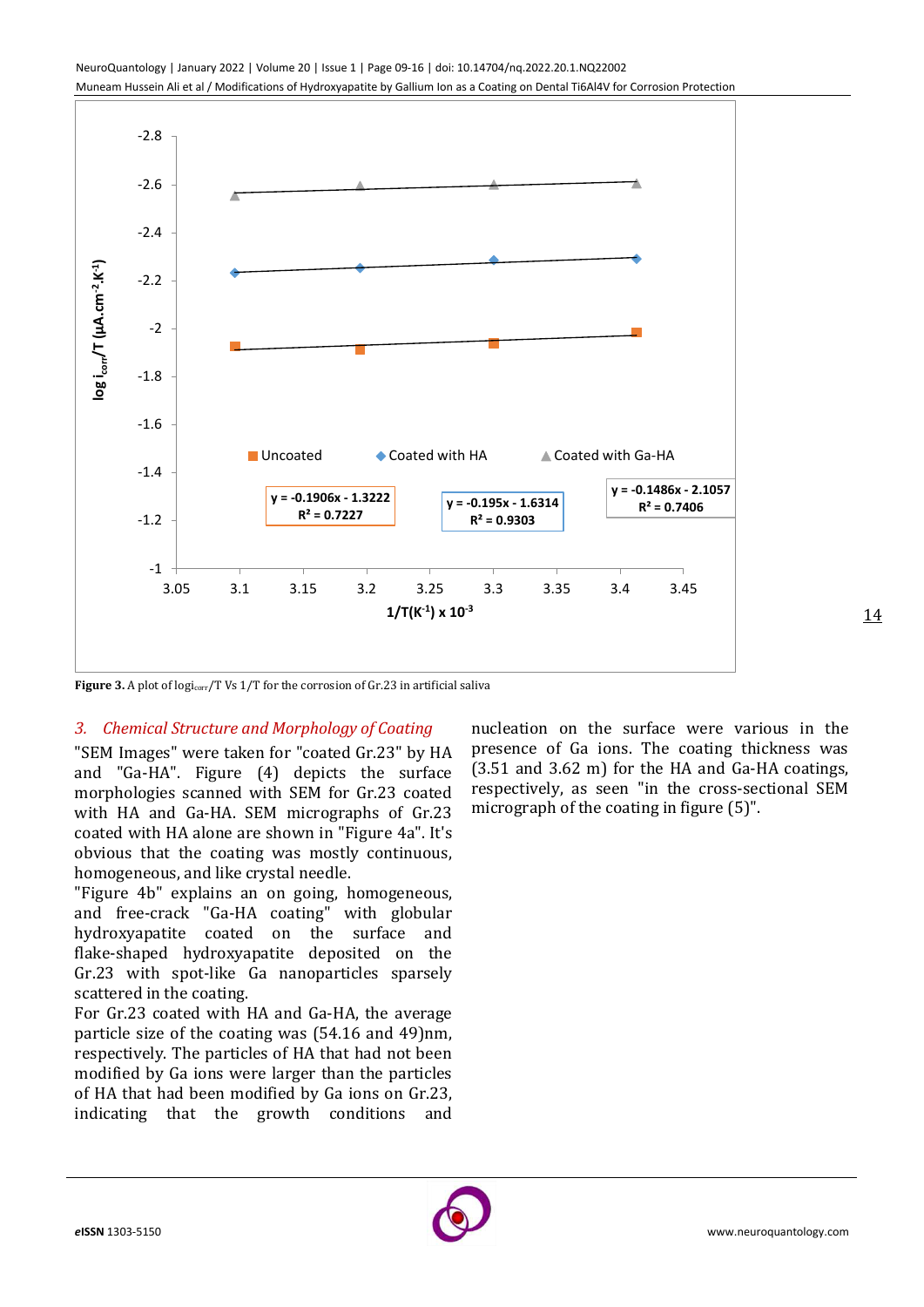

b)

**Figure 4.** Scanning electron micrographs of Gr.23 coated by (a) HA only and (b) Ga-HA



**Figure 5.** Cross Section scanning electron micrographs of Gr.23 coated by (a) HA only and (b) Ga-HA